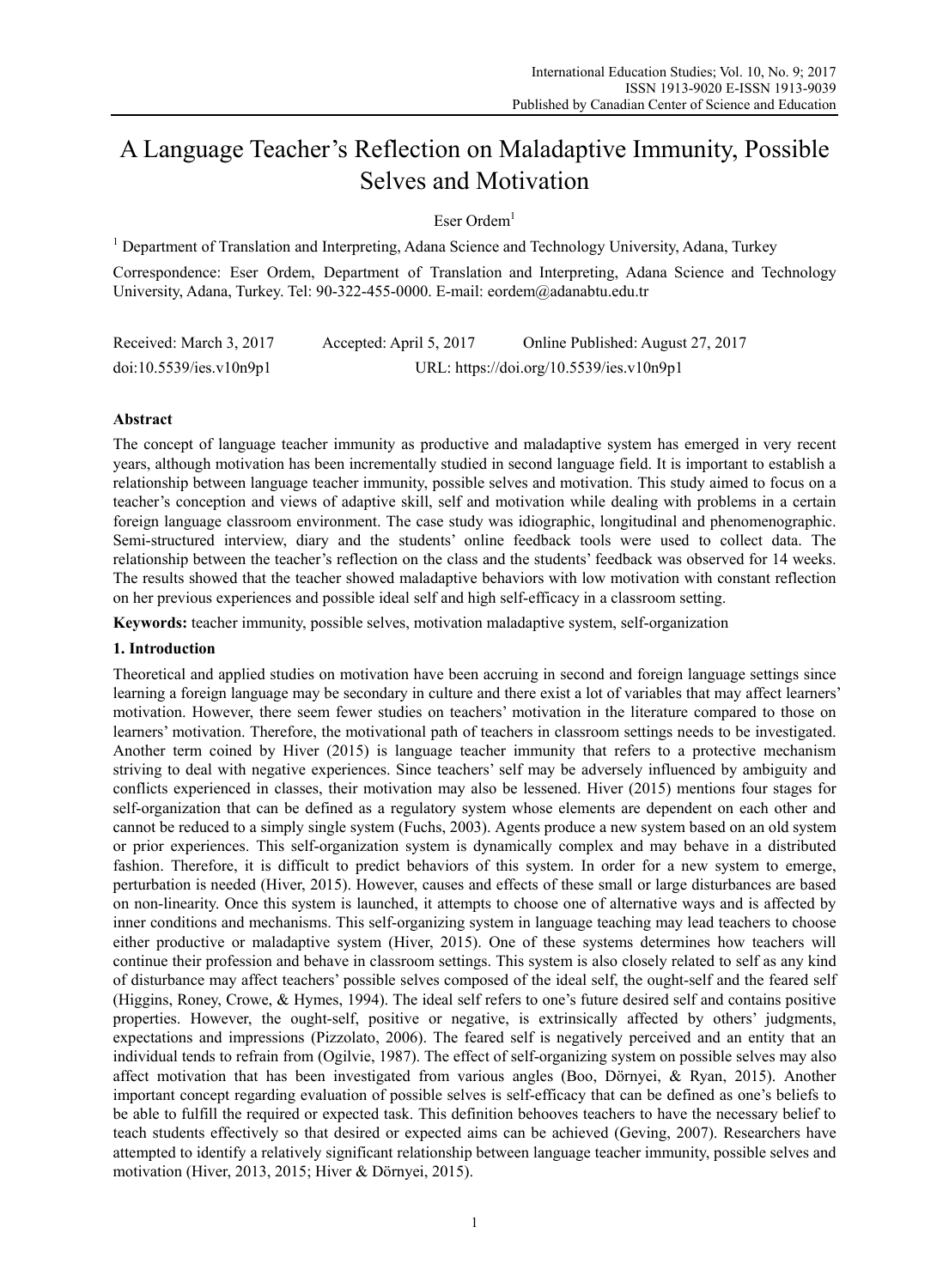It remains important to unravel the type of adaptive system as a function of immunity in language teaching and to establish a relationship between teacher immunity, possible selves and motivation because research into teacher immunity in language teaching has been hardly conducted. In addition, teachers' resistance to new approaches and methods and their habit of maintaining routines and repetitive tasks is regarded as a vital problem (Hiver, 2015; Hiver & Dörnyei, 2015; Kim, 2011). Since some teachers tend to resign from their teaching profession in the early years, it is critical to comprehend the nature of teacher immunity that refers to defensive and adaptive mechanisms. Teachers' give-up of their profession may not be attributed to only motivation. Therefore, other factors may be involved in this complicated process (Hiver, 2015; Kim, 2011; Wedell, 2009). Various concepts such as self-efficacy, self-esteem, beliefs, attitudes and motivation have been developed to understand teachers in a plight. However, teacher immunity, a new functional and practical concept has arisen as a result of interdisciplinary studies. Teacher immunity has been conceptualized within the framework of self-organization. Studies on teachers' negative experiences such as stress and burnout, resistance to new developments and getting used to the vicious circle of routines have been rarely performed within the scope of self-organization and teacher-immunity. In line with this rationale, this study intends to focus on a language teacher's immunity system, possible selves and motivational path under four stages composed of triggering, coupling, realignment and stabilization with a critical lens (Hiver, 2015). Triggering stage entails a perturbation so that the system can be commenced. This perturbation may mainly cause amplifying or damping force. The second stage, coupling, refers to coping behaviors followed by a certain disturbance. Realignment can be described as understanding, controlling and stabilizing a hard situation. In the last stage, stabilization is formed with the emergence of a newly solidified pattern.

## *1.1 Research Questions*

This single case study was designed as qualitative using phenomenography which can be defined as a non-dichotomist paradigm seeking to understand individuals' personal constructs and understanding of the world or a given situation with certain categories (Marton, 1981, 1986). Therefore, it can be said that phenomenography incorporates both ontological and epistemological basis (Svensson, 1997). Phenomenography emphasizes that the basic nature of experience and conception of this experience are critical in understanding individuals (Marton & Pong, 2005). Referential and structural features of experiences that may be based on theories or theoretical categories can be useful in identifying a certain object or a category (Marton and Booth, 1997). In line with this qualitative research method, this study intends to unravel an experienced language teacher's immunity, possible selves and motivation. Therefore, the following research questions were formed:

Research Question 1: What kind of immunity did the participant develop as a result of perturbation?

Research Question 2: What possible selves emerged after the participant was exposed to some disturbing experiences?

Research Question 3: What motivational path did the participant follow within 14 weeks?

## **2. Methodology**

## *2.1 Research Design*

This study included both case and phenomenography research tools. Case research refers to an in-depth investigation when a holistic analysis required (Yin, 1994). Case studies aim to examine authentic phenomena since real-life situations and events may be composed of multiple components and dimensions that render phenomena complicated (Patton, 2002; Yin, 1994). This study is based on an in-depth longitudinal examination of a single case. This case study was supported by tenets and principles of phenomenographic research that avoids binary distinctions and support continuum resting on individuals'' personal constructs and understanding of a certain event, phenomena or experience in a real-life context (Marton, 1981). Partial generalizations of case studies are based on a certain theory or model rather than on populations (Yin, 1994). The theory behind this study is self-organization that has been widely discussed both in natural and social sciences.

## *2.2 Data Collection*

The study included two research tools composed of diaries, semi-structured interviews and the students' feedback about the participant. Interviews were conducted once a week totaling 14 interviews. In addition, some guiding questions and prompts were formed to help the participant to keep the diary more regularly. The prompts included issues such as motivation, teacher-immunity, defense mechanism, adaptive approach, problems experiences and possible solutions. The participant was given detailed information about the aim and content of the study. Each question asked by the participant was answered before the study was conducted. The questions generally encompassed definitions of self-organization, teacher-immunity and motivation. The participant was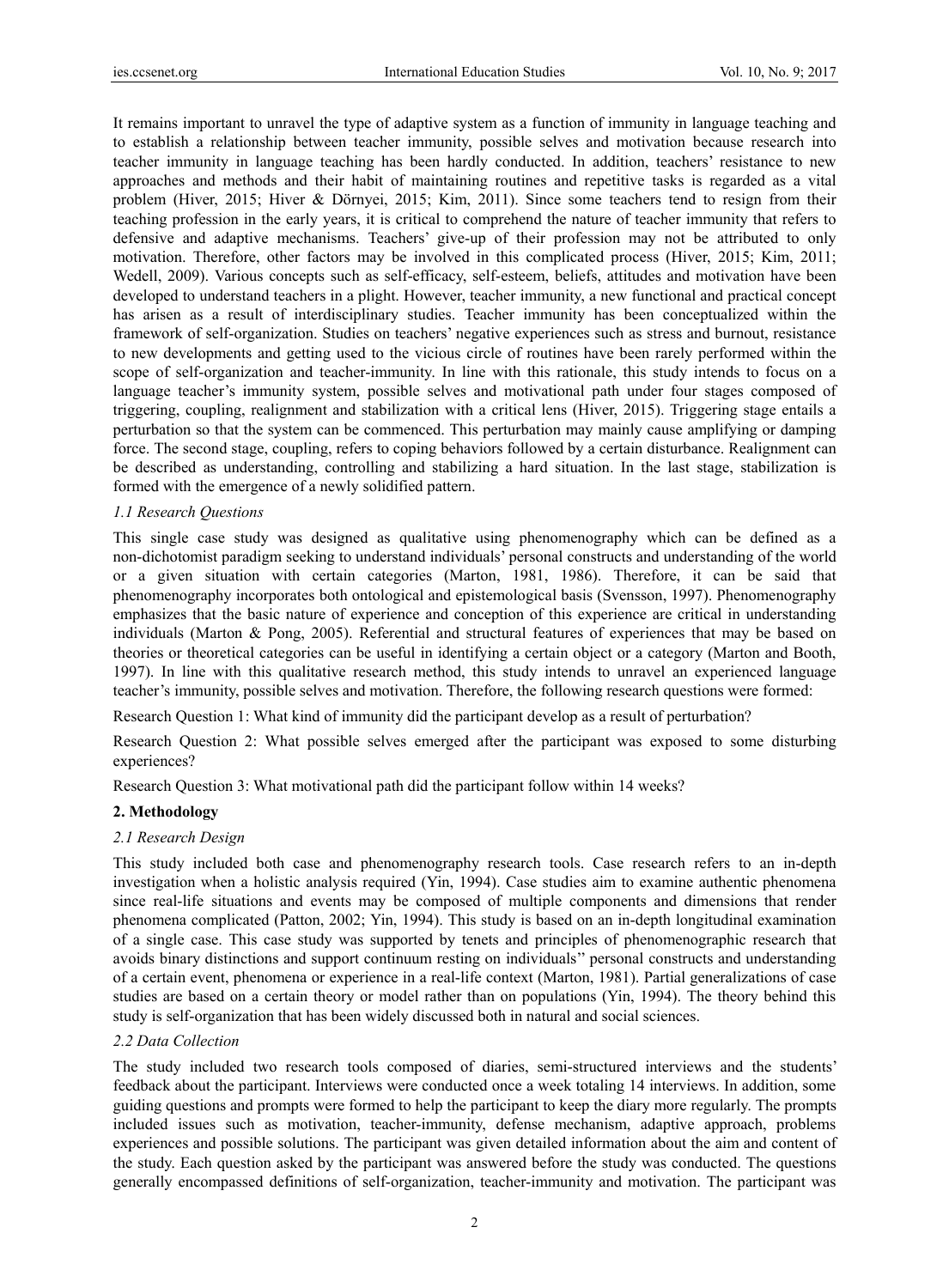asked to keep the diary at least twice a week. Thus, the diary consisting of 30 pages was visited 28 times. The students were told to criticize the participant's performance, reactions, behaviors and attitudes. Their written texts on online google group discussion platform were also taken into consideration to categorize the data.

# *2.3 Participant*

One foreign language teacher whose name is Ada, aged 40, participated in the study. The researcher wanted to study with this teacher since she had a 17 year experience and worked as a teacher both in private sector, public elementary school and university. She has been teaching English for 17 years. Her first years were spent at a private school teaching general English to adults. Afterwards, she started to teach at a public elementary school for 2 years. Lastly, she started to teach English as a lecturer at a public university upon completion of MA and PhD. She is a polyglot and has been to English speaking countries for several years.

#### *2.4 Procedures*

The study took 14 weeks, and Ada taught writing, listening and speaking skills to the same class for nine hours a week. The teaching of each skill lasted three hours. The purpose and detailed content of the study was explained to the participant. The participant was asked to keep a diary after each teaching session. Ada was visited 14 weeks from September to December to make in-depth interviews. Ada was also asked to obtain feedback from her students via online google group discussion forum. Thus, three instruments were used to analyze the data.

# *2.5 Data Analysis*

Inductive content analysis method was used to examine the data. This qualitative analysis prioritizes the identification of key themes (Berg, 2001; Hsieh & Shannon, 2005; Patton, 2002). Themes based on the studies (Hiver, 2015; Hiver & Dörnyei, 2015) were identified. Three stages were followed to analyze the data. The first stage entailed the transcription and coding of the interview. In the next stage, the coding of the diary was fulfilled. In the third stage, the reviews written by the students about the participant were also coded and matched with the categories obtained from both the interview and the diary. The categories were formed by taking four stages of self-organization process into consideration. Two experienced researchers coded the sentences and placed these sentences into one of the categories under self-organization theory. In addition, the students' written feedback was analyzed and categorized.

### **3. Findings**

This study examined the relationship between motivation and language immunity as well as the adaptive system of a language teacher. The overall findings show that the participant developed maladaptive immunity in the course of time since she was negatively affected by the students' responses. In addition, her motivation to teach and prepare for the class decreased substantially. The students' constant reaction to the teacher's heightened expectations about teaching each skill and lack of efficient peer interaction may have produced maladaptive immunity and low motivation. The findings were analyzed by taking four stages into consideration.

## *Four Stages of Self-Organization Process*

# *Triggering Stage*

The triggering stage refers to perturbation, disturbance or dissonance. In this study, the participant, initially, stepped into the class with high motivation. Ada stated that she often kept her high motivation sustained. However, some students began to send her some negative feedback since they did not do the homework assigned to them by Ada following the fourth week at the university. Ada describes the perturbing situation in one of the interviews as follows:

I gave them a TED talk lasting only 6 minutes one week in advance. However, only few of them watched and criticized it. The others did not watch it. They said that they had no time or did not like the video at all. I really got disappointed. In writing class, although I wrote a sample essay in the class and gave them homework seven days in advance, most of the class wrote almost nothing. They said that they could not learn it. I showed them a few sample essays. Nevertheless, similar behaviors continued in the following weeks. Therefore, I got negatively affected. My motivation was lowered to zero. I really did not want to step into the class at all.

The negative feedback given by the students was perceived as perturbing and unfair by the teacher since she thought that she had high motivation to teach them. She talked to them to understand their problem and situation more closely. This destabilizing factor triggered the teacher to take action. In addition to these student-based factors, the teacher also viewed the lack of efficient peer-interaction and department administration. The irresponsive behaviors of the students discouraged the participant from teaching with motivation and enthusiasm since perturbation was triggered by external factors.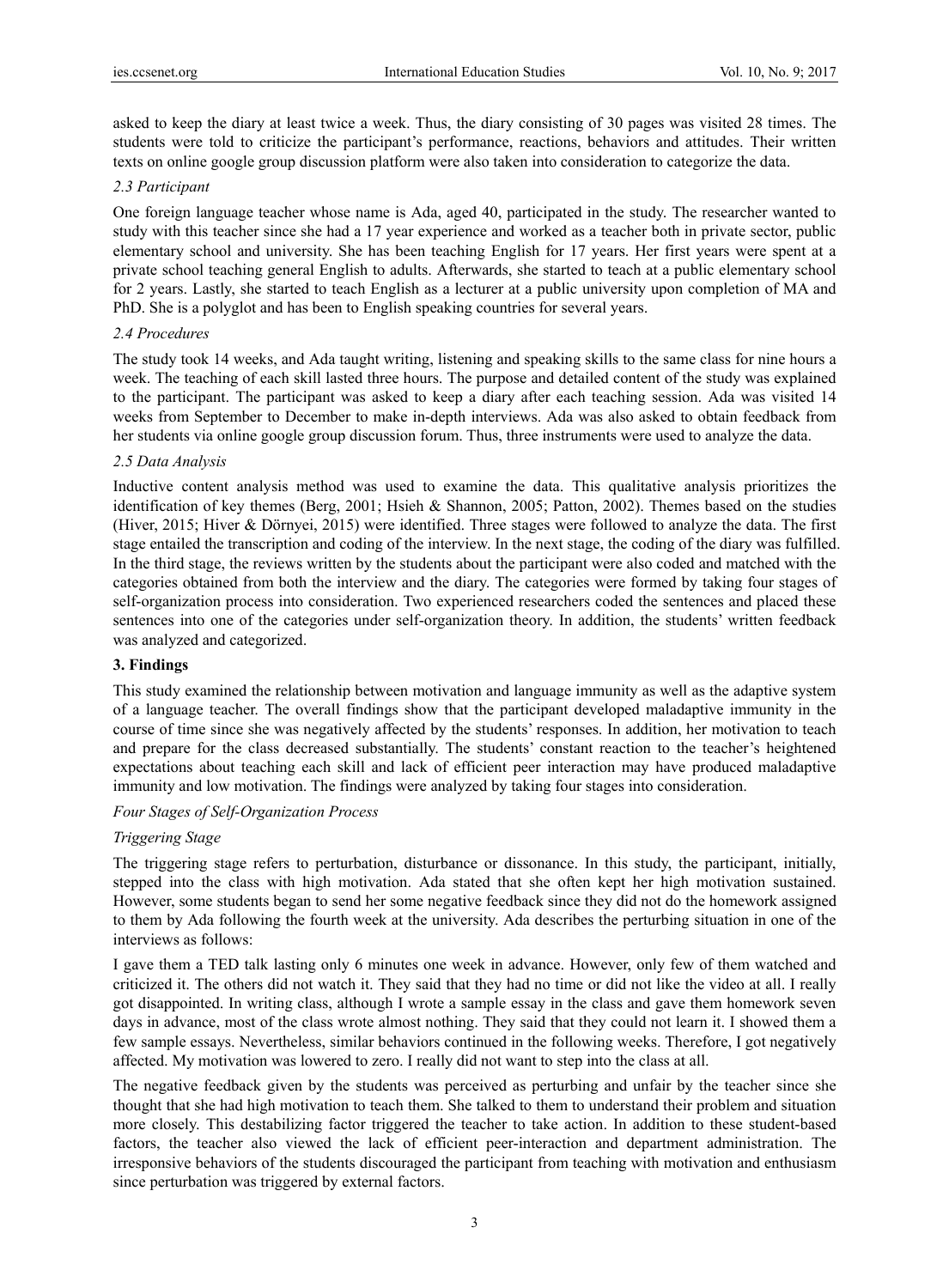## *Coupling Stage*

In the coupling stage, a certain response or a coping strategy is developed so that the system can reconfigure itself to rule out the disturbing and destabilizing situation. In this stage, the teacher wants to re-stabilize the destabilized learning environment to teach more effectively and efficiently. Ada tends to make new decisions about the class by saying:

I felt that I needed to do something. This negative situation cannot continue in this way. Therefore, I decided to move back for a few days to come up with new ideas or solutions. I started to criticize myself. I asked questions to myself. What mistake did I make in the class? Did I address them in a wrong manner? Did I threaten them? Do I need to talk to them again and more? These questions were reverberating in my brain. I really feel restless and a little nervous. I cannot help being responsive to the situation I am in.

The statements clearly show that internal stability is insistently sought by the participant. In this way, the system strives to reach the state of equilibrium via interactive modifications. Although this second stage does not allow easy solutions, it can also be the questioning of a new coping strategy that may take a few days or weeks. The participant decides to revises her previous experiences to find a stabilizing solution.

## *Realignment Stage*

This stage allows teachers to find a robust way and render the system functional and operational again. In the first two stages, a serious conflict and competition between the external and internal system is experienced. In the realignment stage, the participant used some strategies to operate the system and tried to find the best way to protect herself from the destabilized situation. The excerpt shows how Ada found some ways to stabilize the system:

After I moved back for two or three weeks, I decided to bring a strict system into the class so that I could be fairer and supervise each student's performance. First, I myself took the attendance in the class instead of giving them to take their own attendance. Second, after each hour I started to grade each student's performance. Third, in writing class, each paper was graded. If the students did not hand in the assignment on time, then the grade would be given immediately but no extension would be given to the students. In addition, any student who prefers not to speak or perform in the class would get zero at the end of the class. Besides, the class would end on time without teaching extra hours. By doing so, I wanted them to understand the system much better. I knew that this system would work out well or badly. However, this is not important to me. What mattered to me now is that there is a system now.

In this realignment stage, it can be seen that she established a system to protect herself from the negative situation. Development of the control system produced a more functional classroom for her. This stable situation, whether efficient, partially efficient or inefficient, created equilibrium. However, this equilibrium seemed to be fragile and temporary because equilibrium could be perturbed.

### *Stabilization Stage*

This final stage refers to acquisition of a new aspect or dimension since a new pattern was put forward in the third stage. The participant developed a relatively strict system to lessen the intensity and effect of the perturbing situation in the classroom environment. This new pattern developed by Ada can also be interpreted as a protective shield against future disturbances. Thus, it can be said that Ada provided a stabilized system and is immune to any future perturbation. This immune system has developed as a result of a 17 year experience. The participant mentions this system and immunity as follows:

I had to develop a system in the class because my motivation was really low. I did not want to go into the class. However, to be honest, even if I do not like to teach the class, we have a system of rules that everybody has to comply with. At the beginning of the stage, I really felt very angry and nervous because I felt like cheated. I tried to help them. I talked to them. It was a kind of therapy for each of us. They preferred to be lazy and come to the class too late. Now there is a system. Now I feel stronger thanks to the system I came up with. I know that they do not like this system. However, they perceive it fairer and more functional, although it is less enjoyable. I know that they miss the loose system whose merit they could not understand but I cannot turn back to that system because it did not work well and functionally.

#### *Possible Selves and Motivation*

It is important to establish a relationship between the four stages of self-organizing system and possible selves since they are non-linearly interconnected. The data obtained from the interviews and the diary notes showed that Ada had an ideal self, although she chose to use maladaptive system in the class. Ada made the following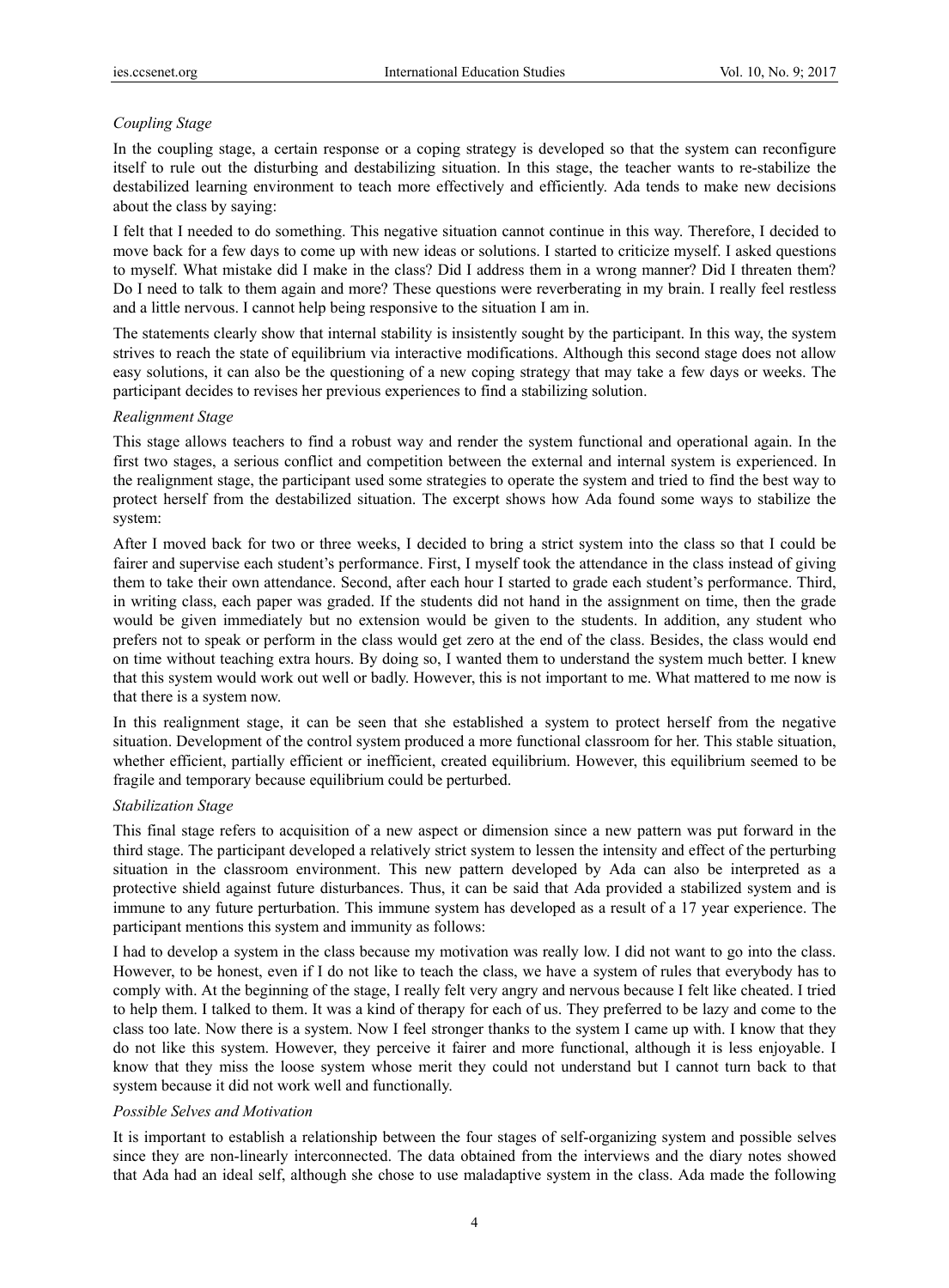## remarks:

I want to heighten my motivation again. I want to be better in the future. I just feel demotivated these days. I know that time may solve my problem. I cannot continue like this. I need to make a change. This new system that I produced for the class is not me. It does not explain me. I am different. I must be more different in the future. I do not know what happened to me. I am easily offended these days. My high expectations are really ruining me. I want to do a lot but I do a little in reality.

These statements indicate that Ada has a positive ideal self and high self-efficacy because her belief that she will perform better in the class in the future is strengthened by her ideal self. The participant is aware that she needs to make a change. However, the negative situation that she has been experiencing does not allow her to be flexible and to have a productive system. Since Ada seems to have a strong ideal-self and self-efficacy, it is likely that she will achieve her aims in her future classes. Her low motivation stems from the negative feedback she received from the students. Thus, it can be interpreted that Ada's low motivation, ideal-self and high self-efficacy are non-linearly related. The system endeavors to organize itself based on inner mechanisms. As a result of the initial disturbance, one element may affect another element in the system in an unpredictable way. However, Ada decides to establish a maladaptive system with low motivation, ideal-self and high self-efficacy. Ada is aware that this maladaptive system is temporary since she still preserves her possible ideal self and possible self-efficacy.

# **4. Limitations and Implications**

Three instruments composed of semi-structured interviews; diary and the students' feedback on online google group discussion platform were used to collect data. Since the study was composed of a single case, generalization cannot be made. Besides, although self-organization system contains various elements and dimensions, only a few elements in self-organizing system were analyzed. In future studies, qualitative and quantitative methods can be mixed to reach more generalizable results.

# **5. Discussion and Conclusion**

Developing an immune system over time in teaching seems to be vital for teachers since this system may affect their future career in teaching positively or negatively. Expecting a pure stabilization in humans seems impossible since teachers encounter serious and unexpected problems inside and outside classroom settings (Pals, 2006). Therefore, Larsen- Freeman's (2012) interpretation of chaos and complexity in language teaching can be applied to Ada's experiences. In our present study, Ada did not reach equilibrium and a stable state as a result of external factors that caused perturbation. Her previous experiences led her to establish a system owing to the negative feedback obtained from the students' perception of Ada and her teaching. It is true that dynamic systems may entail equilibrium (Holland, 1995; Larsen-Freeman & Cameron, 2008). However, the chaotic nature of the system may not end in producing an effective immunity system (Hiver, 2015). The participant of the study consciously developed maladaptive immunity because she refused to produce a new method or approach and decided to follow a mechanical system in the classroom. Ada in her journal was aware that the system which she created would not or might not last long. Therefore, she preferred to be indifferent and irresponsive to the students' needs. The participant's reactions to the perturbing situation were also similarly discussed in other studies (Hiver, 2015; Larsen-Freeman & Cameron, 2008). Since each language teacher has a varying vulnerability degree, it seems unlikely to develop a unified system that may contribute to professional development of each teacher owing to the nature of immunity system complex in many ways and might be irreducible.

The idea that conflict is inherent to teaching can be understood from different perspectives (Ehrman &Dörnyei, 1998). Teacher immunity does not always refer to positive outcomes. Teachers' cynical behaviors may take place if teachers and learners experience a severe conflicting situation (Hiver, 2015. This conflicting situation can be regarded as a game theory composed of various complex layers (Varoufakis, 2008). The system has to survive for both sides. However, what is more important is how and how long it will survive. Although Hiver and Dörnyei (2015) maintain that teachers with maladaptive immunity may not reflect on their practice, the participant of the study was a teacher who never ceased to approach disturbances critically. However, a teacher alone may not succeed in a certain environment and could develop maladaptive immunity for a short or long time. This adverse process might hinder teachers from sustaining their high motivation to teach certain skills to a certain environment. Ada in her interview said:

I tried the best for them. They are really aware of my efforts for them. I cannot be positive and hopeful forever. I wanted to do extra hours to teach those more and to bring them more materials, but they really preferred to be on another way. I talked to them about my feelings and reaction. I said that my mechanical attitude will continue. I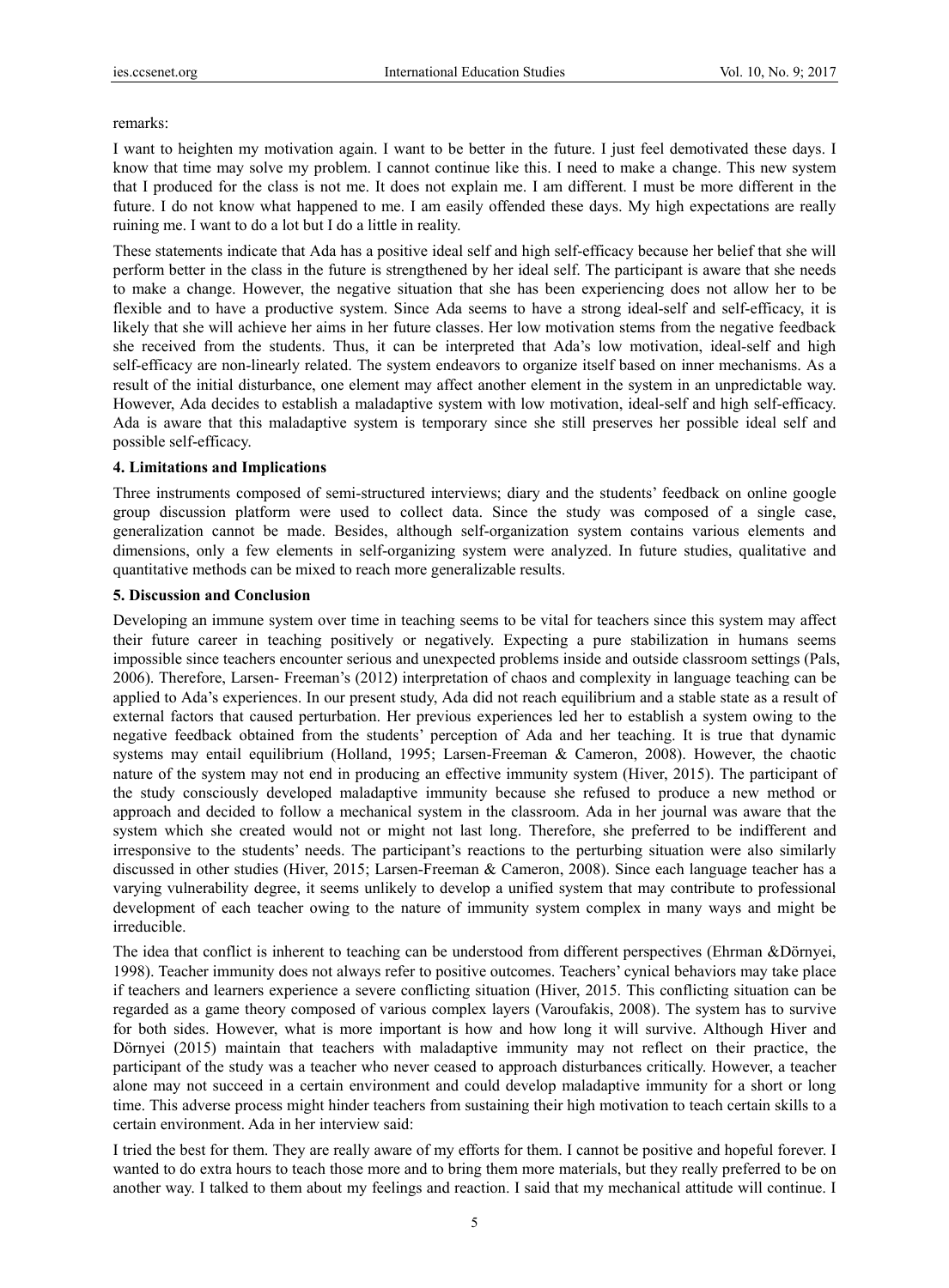have been criticizing myself for a long time and trying to reflect on the things we have done in the classroom. These days I am really negative. I know that in time I may be positive again. However, I really need time that may last long.

These statements show that the participant continues to reflect on her practices. Therefore, it can be said that maladaptive immunity, temporary or long-lasting, can turn into productive immunity as a possible self because Ada aims to reach productive immunity as a possible self. However, her present situation does not allow her to develop productive immunity. It can be said that her self-organizing system reached a conclusion that supported maladaptive system whose nature can also be dynamic and complex (Fuchs, 2003; Larsen-Freeman, 2012). Since self-organizing system uses its own internal logic and elements, one of the most useful ways to understand this logic is autobiographical reasoning and narratives providing teachers' perceptions and conceptions of a perturbing case (Hiver and Dörnyei, 2015). Ada is a teacher who uses autobiographical reasoning quite fruitfully since this is the first time she has decided to survive with maladaptive system. This study shows that choosing maladaptive system might be a conscious preference over productive system for a while since a certain condition entails such a choice. What might be a disadvantage of this choice is well-put by the participant:

I chose this strict system in the class. I know that this system will damage some successful and responsive students. I wish I could have a very successful system with them all. However, this seems unlikely. I always find myself in conflict with some students, causing me to use more mechanical systems to feel more secure and confident. The students have to do what is assigned to them. There is no gap or niche for them to fill in. Each of them is equal. Their personal background and uniqueness is ignored. This system provides justice for each. I know that I use only external motivation that may be detrimental to their learning. A teacher cannot be guilty all the time. This is impossible. Learners are individuals. This system is functional for the time being, although I am not that kind of person who teaches in this way. I also have to live in this mechanical system and environment.

Maladaptive system may emerge from students' behaviors and attitudes perceived as perturbing by teachers. If teachers' efforts for the benefit of the class are degraded and ignored, then a system has to be established through self-organization to provide equilibrium (Dooley, 1997). Destabilization and constant disturbance cannot be maintained in classrooms for a long time. Therefore, a system, productive or maladaptive, may arise as a result of self-organization (Banzhaf, 2009). However, maladaptive system might be temporarily dormant and dynamically chaotic and complex (Fuchs, 2003; Larsen-Freeman, 2012). In our present study, Ada insistently emphasized that she continued to reflect on her previous and current systems used in classroom environment. Maladaptive system did not prevent her from thinking critically but was used as a suspension system. Therefore, it can also be added that maladaptive system might be used as an interim process to reach a productive system. In addition, strong autobiographical reasoning and narratives may help selves to reformulate themselves and to make choices about what kind of system they will use in classroom settings. Therefore, teacher immunity can be perceived as a highly complex system since social interaction, when compared to biological systems, is more complex (Fuchs, 2003). In addition, a productive system may convert into a maladaptive system in time and vice versa. These conscious choices may be temporary and even overlap with each other in the same class. Developing teacher immunity does not refer to a fixed stable or stabilized state. Rather, it may be triggered at any time by a stimulus. A teacher may have supported a productive system for years. However, this choice does not necessarily mean that this teacher will not develop any kind of maladaptive system to understand the system better so that s/he can acquire more dynamic teacher immunity. My interpretation is that maladaptive system should not always be regarded as negative and destructive. In contrast, it can be an opportunity for teachers to re-evaluate themselves to produce a better system since a maladaptive system may trigger questioning and critical thinking for teachers. Since a self-organizing system is composed of different elements and parts, this system also contains the fact that one of them is selection referring to the point of bifurcation and choice of one of alternatives (Fuchs, 2003). Therefore, teachers can choose one of these alternatives in their self-organizing system in which narratives play a critical role to understand their system (Hiver and Dörnyei, 2015). This complex system cannot be reduced to a simple system even if teachers make a choice of productive or maladaptive system since each of these systems also contains complexity. Henceforth, teacher immunity can be perceived as a useful metaphor only when it is viewed as a dynamic system rather than a completed one.

In future studies, transformation of each system into each other or separation of each system from each other can be examined. Teachers can be motivated to share their own narratives with each other by talking about how they have developed their productive or maladaptive system based on positive or negative feedback they have obtained from external agents. Hiver and Dörnyei (2015) note that awareness-raising can be applied in in-service training seminars and workshops by developing a culture of sharing. In addition, public or private school administration should motivate their teachers to attend interdisciplinary conferences, symposiums or seminars on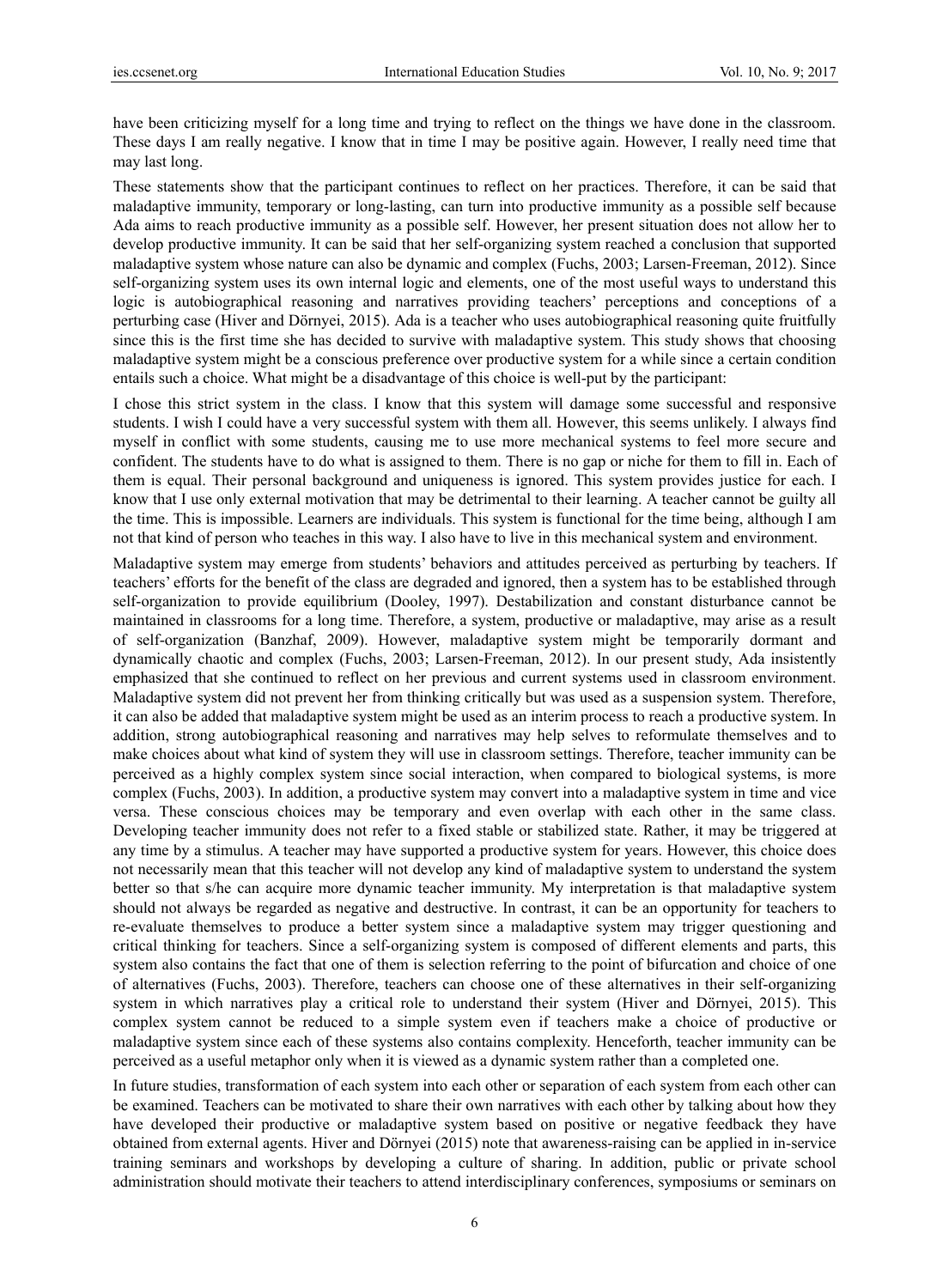international settings so that they can have the opportunity to reflect on their teaching and develop new narratives to possibly modify their immunity system as language teachers. Besides, introducing language teacher immunity and self-organizing system may open a new perspective for teachers in that they can re-evaluate their current situations.

## **References**

- Bandura, A. (1977). Self-efficacy: Toward a unifying theory of behavioral change. *Psychologial Review*, *84*(2), 191-215. https://doi.org/10.1037/0033-295X.84.2.191
- Banzhaf, W. (2009) Self-organizing systems. In R. Meyers (Ed.), *Encyclopedia of Complexity and Systems Science* (pp. 8040-8050). New York: Springer. https://doi.org/10.1007/978-0-387-30440-3\_475
- Berg, B. L. (2001). *Qualitative Research Methods for the Social Sciences*. Boston: Allyn and Bacon.
- Boo, Z., Dörnyei, Z., & Ryan, S. (2015). L2 motivation research 2005-2014: Understanding a publication surge and a changing landscape. *System*, *55*, 145-157. https://doi.org/10.1016/j.system.2015.10.006
- Dooley, K. (1997). A complex adaptive systems model of organization change. *Nonlinear Dynamics, Psychology, and Life Sciences*, *1*(1), 69-97. https://doi.org/10.1023/A:1022375910940
- Dörnyei, Z., & Kubanyiova, M. (2014). *Motivating learners, motivating teachers: Building vision in the language classroom*. Cambridge: Cambridge University Press. https://doi.org/10.1017/CBO9780511667138
- Dörnyei, Z., & Murphey, T. (2003). *Group Dynamics in the Language Classroom*. Cambridge University Press.
- Ehrman, M., & Dörnyei, Z. (1998). *Interpersonal Dynamics in Second Language Education: The Visible and Invisible Classroom*. Thousand Oaks, CA: Sage.
- Fuchs, C. (2003). Structuration theory and self-organization. *Systemic Practice and Action Research*, *6*(2), 113-167.
- Geving, A. (2007). Identifying the types of student and teacher behaviors associated with teacher stress. *Teaching and Teacher Education*, *23*, 624-640. https://doi.org/10.1016/j.tate.2007.02.006
- Higgins, E., Roney, C., Crowe, E., & Hymes, C. (1994). Ideal versus ought predilections for approach and avoidance: Distinct self-regulatory systems. *Journal of Personality and Social Psychology*, *66*, 276-286. https://doi.org/10.1037/0022-3514.66.2.276
- Hiver, P. (2015). Once burned, twice shy: The dynamic development of system immunity in language teachers. In Z. Dörnyei, P. D. MacIntyre, & A. Henry (Eds.), *Motivational Dynamics in Language Learning*. Multilingual Matters (pp. 214-237).
- Hiver, P., & Dörnyei, Z. (2015). Language teacher immunity: A double-edged sword. *Applied Linguistics*, 1-20. https://doi.org/10.1093/applin/amv034
- Holland, J. H. (1995). *Hidden Order: How Adaptation Builds Complexity*. Reading, MA: Addison-Wesley.
- Hsieh, H.-F., & Shannon, S. E. (2005). Three approaches to qualitative content analysis. *Qualitative Health Research*, *15*(9), 1277-1288. https://doi.org/10.1177/1049732305276687
- Kim, E. J. (2011). Ten years of CLT curricular reform efforts in South Korea: An activity theory analysis of a teacher's experience. In K. Johnson, & P. Golombek (Eds.), *Research on Second Language Teacher Education: A Sociocultural Perspective on Professional Development* (pp. 225-238). New York and London: Routledge.
- Larsen-Freeman, D. (2012). Complex, dynamic systems: a new transdisciplinary theme for applied linguistics? *Language Teaching*, *45*(2), 202-214. https://doi.org/10.1017/S0261444811000061
- Larsen-Freeman, D., & Cameron, L. (2008). *Complex systems and applied linguistics*. Oxford: Oxford University Press.
- Marton, F. (1981). Phenomenography: Describing Conceptions of the World around Us. *Instructional Science*, *10*, 177-200. https://doi.org/10.1007/BF00132516
- Marton, F. (1986). Phenomenography: A research approach investigating different understandings of reality. *Journal of Thought*, *21*(2), 28-49.
- Marton, F., & Booth, S. (1997). *Learning and awareness*. New Jersey: Lawrence Erlbaum Associates.
- Marton, F., & Pong, W. Y. (2005). On the unit of description in phenomenography. *Higher Education Research*